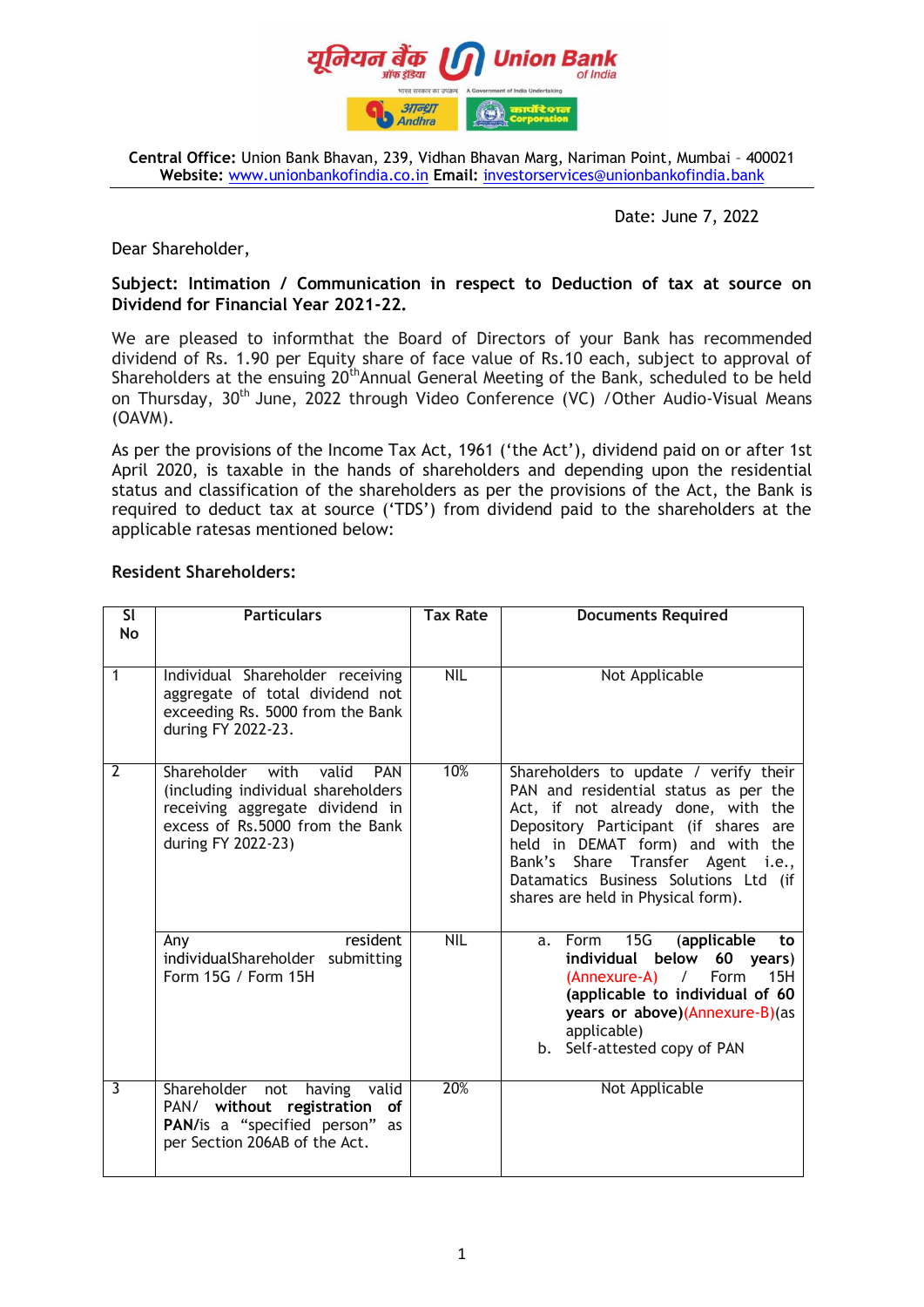

| SI<br>No       | <b>Particulars</b>                                                                                                                                                                      | <b>Tax Rate</b>                            | <b>Documents Required</b>                                                                                                                                                                                                                                                                                                                                                                          |
|----------------|-----------------------------------------------------------------------------------------------------------------------------------------------------------------------------------------|--------------------------------------------|----------------------------------------------------------------------------------------------------------------------------------------------------------------------------------------------------------------------------------------------------------------------------------------------------------------------------------------------------------------------------------------------------|
| 4              | Shareholder<br>submitting<br>certificateunder Section 197 of<br>the Act                                                                                                                 | Rate<br>mentioned<br>in the<br>certificate | Self-attested copy of the certificate<br>Section<br>197obtained<br>under<br>from<br>Income Tax Authority. The same should<br>be valid for FY 2022-23 and should cover<br>dividend income.                                                                                                                                                                                                          |
| 5              | Insurance Company under Section<br>194 of the Act.                                                                                                                                      | <b>NIL</b>                                 | a. Self-attested copy of PAN<br>Copy of registration certificate<br>b.<br>issued by IRDAI<br>c. Self-declaration<br>in Annexure-<br>Cthat the shareholder has full<br>beneficial interest with respect<br>to the shares owned by it.                                                                                                                                                               |
| 6              | Persons covered under Section<br>196 of the Act (Govt,<br>RBI,<br>Corporations established under<br>Central Act and exempt from<br>Income Tax, Mutual Fund under<br>Section 10(23D))    | <b>NIL</b>                                 | A. Self-attested copy of PAN<br>of<br>B. Copy<br>registration<br>exemptionsubstantiating<br>the<br>applicability of Section 196 of<br>the Act.<br>C. Self-declaration<br>in<br>Annexure-<br>Cthat the person is covered<br>under Section 196 of the Act.                                                                                                                                           |
| $\overline{7}$ | Alternative Investment Fund (AIF)<br>established in India                                                                                                                               | <b>NIL</b>                                 | A. Self-attested copy of PAN<br>B. Copy of registration certificate<br>issued by SEBI<br>C. Self-declaration<br>in<br>Annexure<br>Cthat its dividend income is not<br>chargeable under the head<br>'Profit and Gains of Business or<br>Profession' and exempt under<br>section 10(23FBA) of the Act and<br>they are established as Category<br>I or Category II AIF under the<br>SEBI regulations. |
|                |                                                                                                                                                                                         | 10%                                        | This rate is applicable for Category III<br>AIF                                                                                                                                                                                                                                                                                                                                                    |
| 8              | Any other entity exempt from<br>withholding<br>under<br>tax<br>the<br>provisions of section 197A of the<br>Act (including those mentioned in<br>Circular No. 18/2017 issued by<br>CBDT) | <b>NIL</b>                                 | A self- declaration in Annexure-Cthat<br>the person is covered under the<br>provisions of section 197A of the Act.                                                                                                                                                                                                                                                                                 |
| 9              | Any other entity entitled to<br>exemption from TDS                                                                                                                                      | <b>NIL</b>                                 | Valid<br>self-attested<br>documentary<br>evidence (e.g., copy of the relevant<br>registration, notification, order, etc.) in<br>support of the entity being entitled to<br>TDS exemption.                                                                                                                                                                                                          |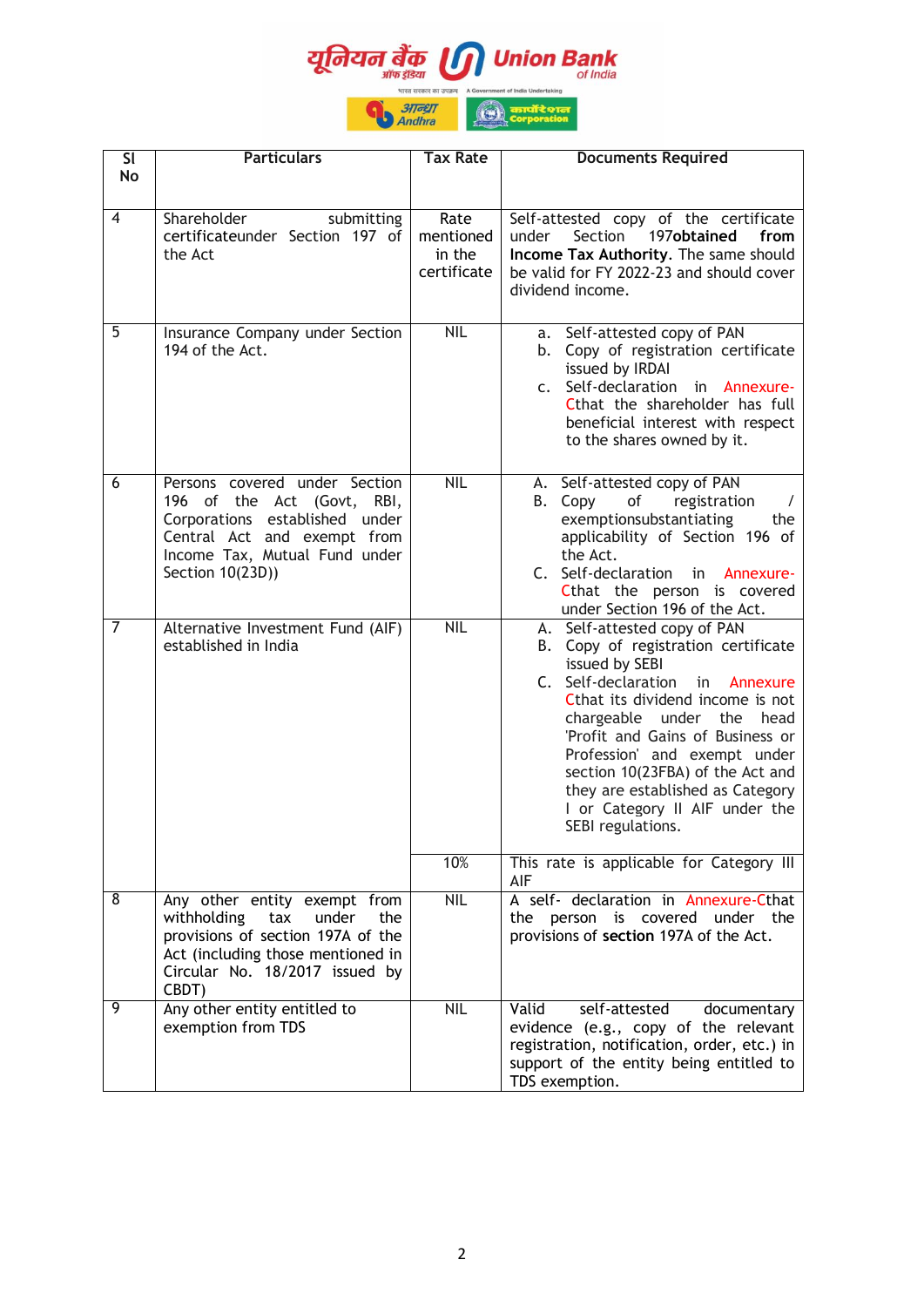

# **Non-Resident Shareholders:**

| <b>SI</b> | <b>Particulars</b>                                                                                                 | <b>Tax Rate</b>                                                                                                          | <b>Documents Required</b>                                                                                                                                                                                                                                                                                                                                                                                                                                                                                                                                                                                                                                                                                                                                                                                                                                                                                                                                                                                                                                                                                                                                                                                                                                                                                                                                                                                                                                                                                                        |
|-----------|--------------------------------------------------------------------------------------------------------------------|--------------------------------------------------------------------------------------------------------------------------|----------------------------------------------------------------------------------------------------------------------------------------------------------------------------------------------------------------------------------------------------------------------------------------------------------------------------------------------------------------------------------------------------------------------------------------------------------------------------------------------------------------------------------------------------------------------------------------------------------------------------------------------------------------------------------------------------------------------------------------------------------------------------------------------------------------------------------------------------------------------------------------------------------------------------------------------------------------------------------------------------------------------------------------------------------------------------------------------------------------------------------------------------------------------------------------------------------------------------------------------------------------------------------------------------------------------------------------------------------------------------------------------------------------------------------------------------------------------------------------------------------------------------------|
| No        |                                                                                                                    |                                                                                                                          |                                                                                                                                                                                                                                                                                                                                                                                                                                                                                                                                                                                                                                                                                                                                                                                                                                                                                                                                                                                                                                                                                                                                                                                                                                                                                                                                                                                                                                                                                                                                  |
| 1         | Foreign Institutional<br>(FIIs)<br><b>Investors</b><br>$\prime$<br>Portfolio<br>Foreign<br>Investors (FPIs)        | 20%<br>(plus<br>applicable<br>surcharge and<br>cess) or Tax<br>Treaty rate**<br>whichever<br>is<br>lower                 | Update/Verify the PAN and legal entity status<br>asper the Act, if not already done, with<br>Provide<br>declaration<br>thedepositories.<br>in<br>Annexure-D whether theinvestment in shares has<br>been made under thegeneral FDI route or under<br>the FPI route. Shareholders may also apply for a<br>lower TDS rate as per the relevant Double<br>Taxation Avoidance Agreements ('DTAA'), by<br>submitting following documents:<br>a. Self-attested copy of PAN, if any. If PAN<br>is not available, information to be<br>provided under Rule 37BC(2) of Income<br>Tax Rules, 1962 in Annexure-E<br>Certificate<br>Residency<br>$(TRC)^{\wedge}$<br>b. Tax<br>obtained from the tax authorities of the<br>country of which the shareholder is a<br>resident, valid for FY 2022-23 (covering<br>the period from April 1,2022 to March<br>31,2023);<br>c. Duly filled and Signed Form 10F in<br>Annexure-F<br>d. Self-declaration for FY 2022-23 (covering<br>the period from April 1, 2022 to March<br>31, 2023) as per Annexure-G from Non-<br>resident on shareholder's letterhead,<br>primarily (not exclusive list) covering the<br>following:<br>$\checkmark$ Non-resident is eligible to claim<br>the benefit of respective tax<br>treaty<br>Non-resident<br>$\checkmark$<br>receiving<br>the<br>dividend income is the beneficial<br>owner of such income<br>Dividend<br>$\checkmark$<br>income<br>is<br>not<br>attributable/effectively<br>connected to any Permanent<br>Establishment (PE) or Fixed Base<br>in India. |
| 2         | Non-resident<br>Other<br>shareholders (except<br>those who are tax<br>resident of Notified<br>jurisdictional Area) | 20% (plus<br>applicable<br>surcharge and<br>cess)<br><b>OR</b><br><b>Tax Treaty</b><br>Rate**<br>(whichever is<br>lower) | Shareholders to update / verify their PAN and<br>residential status as per the Act, if not already<br>done, with the Depository Participant (if shares<br>are held in DEMAT form) and with the Bank's<br>Share Transfer Agent i.e., Datamatics Business<br>Solutions.<br>To avail the lower rate, the following to be<br>submitted:<br>A. Self-attested copy of PAN, if any. If PAN<br>is not available, information to be<br>provided under Rule 37BC(2) of Income                                                                                                                                                                                                                                                                                                                                                                                                                                                                                                                                                                                                                                                                                                                                                                                                                                                                                                                                                                                                                                                              |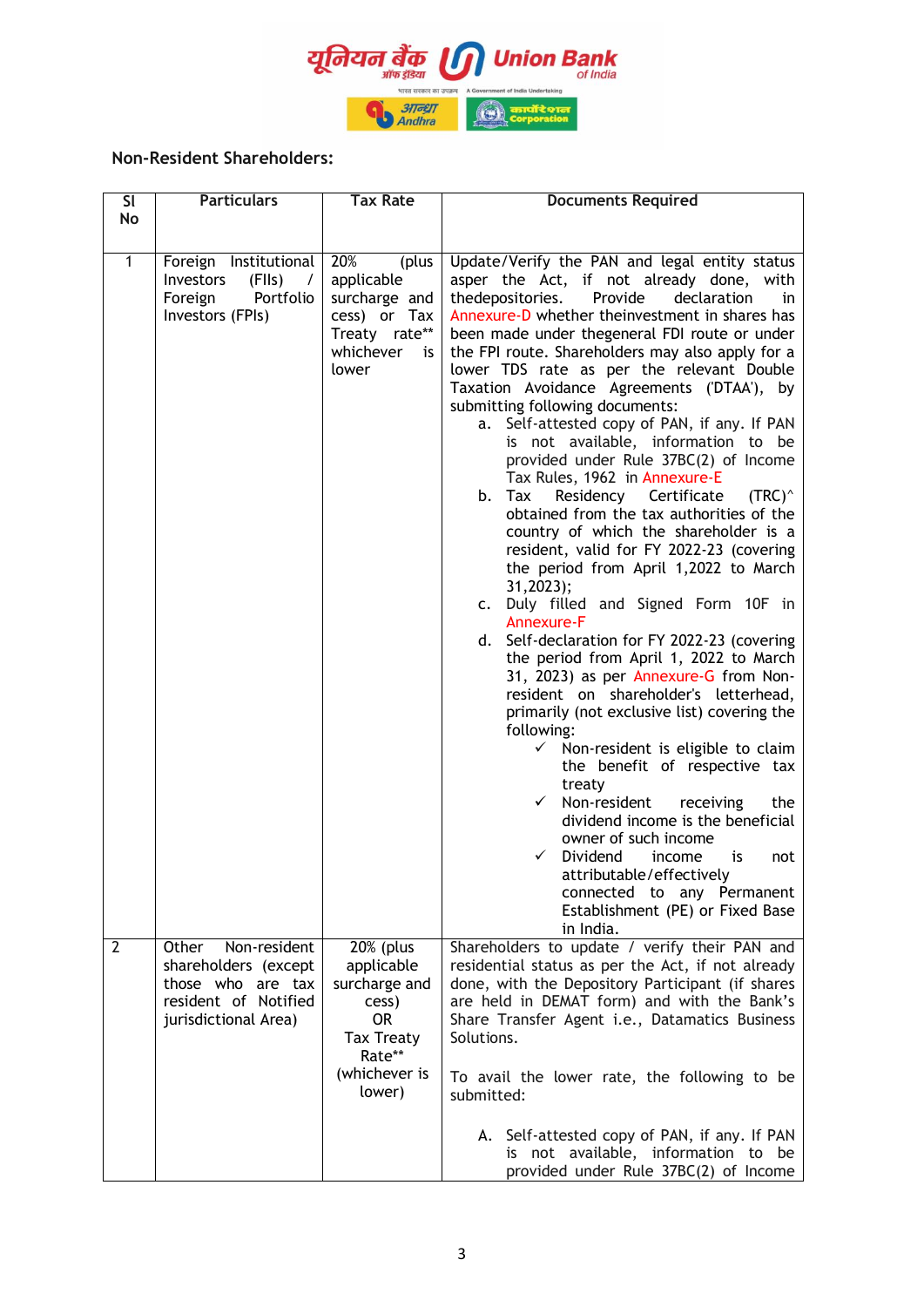यन बैक nion Bank **31TGST Andhra** Tax Rules, 1962 in Annexure-E B. Self-Attested copy of the Tax Residency Certificate (TRC) ^ valid for FY 2022-23, obtained from the tax authorities of the country of which the shareholder is a resident. C. Duly filled and Signed Form 10F in Annexure-F D. Self-declaration for FY 2022-23 (covering the period from April 1, 2022 to March 31, 2023) from Non-resident, in Annexure-G primarily covering the following:  $\triangleright$  Non-resident is eligible to claim the benefit of respective tax treaty;  $\triangleright$  Non-resident receiving the dividend income is the beneficial owner of such income; Dividend income is not attributable/effectively connected to any Permanent Establishment (PE) or Fixed Base in India;  $\triangleright$  Non-resident complies with any other condition prescribed in the relevant Tax Treaty and provisions under the Multilateral Instrument ('MLI');  $\triangleright$  Non-resident does not have a place of effective management in India. Application of the beneficial rate of tax treaty for TDS is at the discretion of the Bank and shall depend upon completeness of the documentation and review of the same by the Bank. 3 Non-Resident 30% Not Applicable Shareholders who are tax residents of Notified Jurisdictional Area as defined u/s 94A(1) of the Act 4 Submitting If lower/ NIL withholding tax certificate Rate provided **certificate**u/s 197 in the obtained from Incometax authority is submitted, (i.e. lower or NIL certificate tax will be withheld at the rate specified in the said certificate, subject to furnishing a selfwithholding tax attested copy of the same. The certificate certificate) should beobtained on TAN of the Bank i.e., MUMU08577C, valid for FY 2022-23 and should cover dividend income. 5 Non-resident 40% (plus Not Applicableshareholder who is a applicable "specified surcharge and person" as per cess) section 206AB.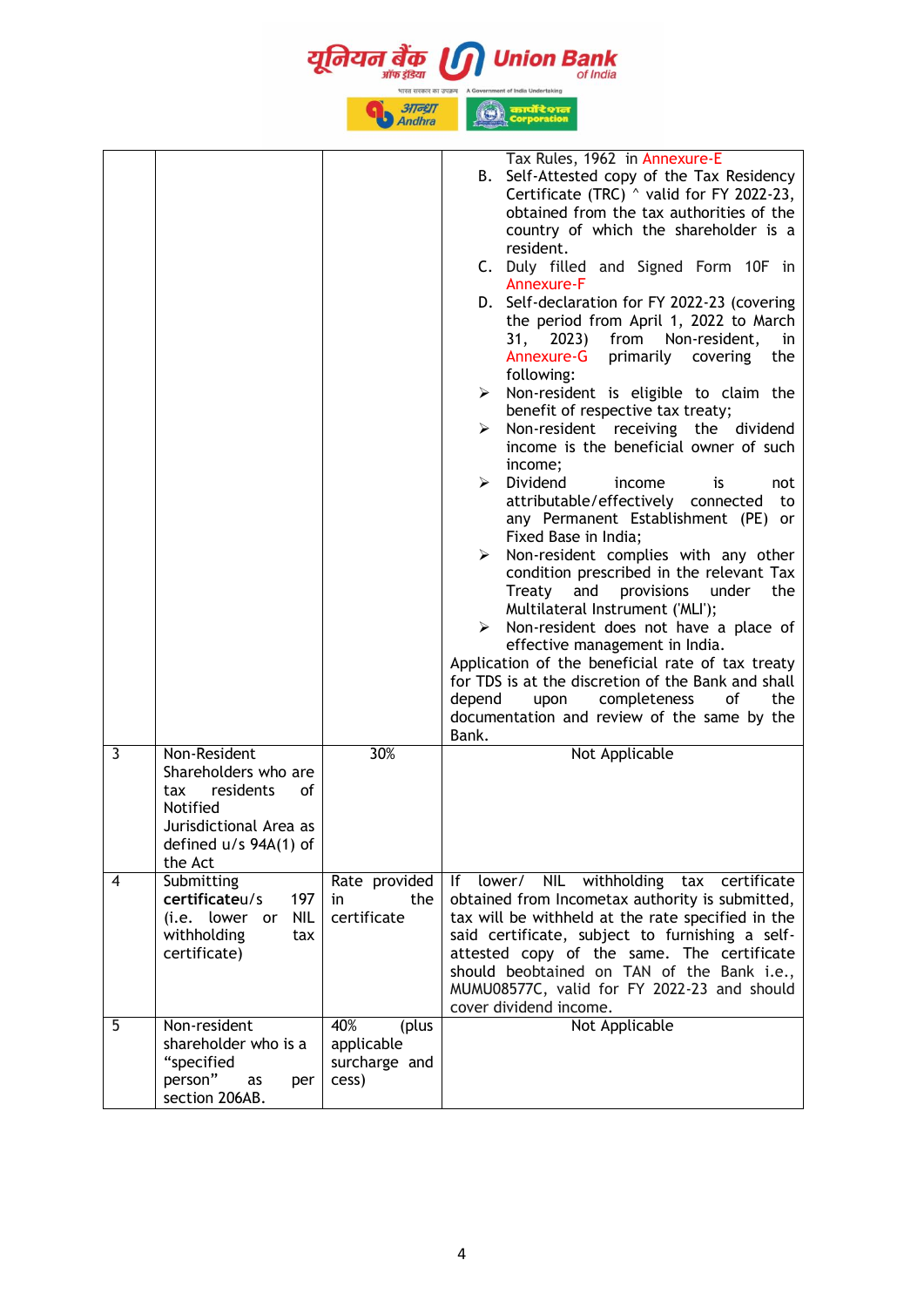

| <b>SI</b><br>No | <b>Particulars</b>                                    | <b>Tax Rate</b> | <b>Documents Required</b>                                                                                                                                                                                                                                          |
|-----------------|-------------------------------------------------------|-----------------|--------------------------------------------------------------------------------------------------------------------------------------------------------------------------------------------------------------------------------------------------------------------|
| $6^{\circ}$     | Any other entity<br>entitled to<br>exemption from TDS | <b>NIL</b>      | Self-declaration substantiating the fulfilment of<br>prescribed conditions and Valid self-attested<br>documentary evidence (e.g., copy of the<br>relevant registration, notification, order, etc.) in<br>support of the entity being entitled to TDS<br>exemption. |

^In case, the TRC is furnished in a language other than English, the said TRC would have to be translated from such other language to English language and thereafter duly notarized and apostilled copy of the TRC would have to be provided.

\*\* The beneficial Tax Treaty rates will not automatically apply at the time of tax deduction/ withholding on dividend amounts. Application of beneficial Tax Treaty Rate shall depend upon the completeness and satisfactory review by the Bank of documents submitted by non-resident shareholders. In case documents are found to be incomplete, the Bank reserves the right to not consider the tax rate prescribed under the tax treaty.

#### Notes:

- 1. The above-mentioned forms / declarations can be downloaded from the Bank"s RTA at [https://tdsforms.datamaticsbpm.com/o](https://ind01.safelinks.protection.outlook.com/?url=https%3A%2F%2Ftdsforms.datamaticsbpm.com%2F&data=05%7C01%7Craghuram.mallela%40unionbankofindia.bank%7Cdb00ce89fdc044a3f89b08da479a5da4%7C3459a843494749989c9b75ca8717f4d1%7C0%7C0%7C637901025584412969%7CUnknown%7CTWFpbGZsb3d8eyJWIjoiMC4wLjAwMDAiLCJQIjoiV2luMzIiLCJBTiI6Ik1haWwiLCJXVCI6Mn0%3D%7C3000%7C%7C%7C&sdata=2J4x5IdxWox03SHjKswC1JixtvdLXFcMfIByv2M9bR8%3D&reserved=0)r [https://www.datamaticsbpm.com/](https://ind01.safelinks.protection.outlook.com/?url=https%3A%2F%2Fwww.datamaticsbpm.com%2F&data=05%7C01%7Craghuram.mallela%40unionbankofindia.bank%7Cdb00ce89fdc044a3f89b08da479a5da4%7C3459a843494749989c9b75ca8717f4d1%7C0%7C0%7C637901025584412969%7CUnknown%7CTWFpbGZsb3d8eyJWIjoiMC4wLjAwMDAiLCJQIjoiV2luMzIiLCJBTiI6Ik1haWwiLCJXVCI6Mn0%3D%7C3000%7C%7C%7C&sdata=B%2F7HormYl4sHJjtaTd1X%2B5CS3gg46H6dTC%2F3PrvNZKk%3D&reserved=0) under tab – *Service -> Registrar Transfer Agent -> RTA quick links -> Submission of Tax Exemption Forms*
- 2. If dividend income is taxable in hands of any person other than the recipient of the dividend (e.g. Clearing member/corporations), then requisite details to be provided by way of a declaration under Rule 37BA(2) of the Income Tax Rules, 1962 in Annexure H.
- 3. Form 15G / Form 15H can be submitted only in case the shareholder's **income**tax **payable**  on estimated total income for FY 2022-23 is NIL.
- 4. Lower deduction Certificate u/s 197 of the Act may be obtained under TAN of the Bank i.e.,MUMU08577C.
- 5. Shareholders may note that all documents to be submitted are required to be self-attested (the documents should be signed by shareholder/authorised signatory stating the document to be "certified true copy of the original"). In case of ambiguous, incomplete or conflicting information, or valid information/documents not being provided, tax at maximum applicable rate will be deducted.
- 6. In case of any discrepancy in documents submitted by the shareholder, the Bank will deduct tax at higher rate as applicable, without any further communication in this regard.
- 7. Where sections 206AA and 206AB are applicable i.e. the specified person has not submitted the PAN as well as not filed the return; the tax shall be deducted at higher of two rates prescribed in these two sections.
- 8. In the event of a mismatch in category of shareholder (individual, company, trust, partnership, local authority, Government, Association of Persons etc.) as per register of members and as per fourth letter of PAN (10 digit alpha-numeric number), the Bank would consider fourth letter of PAN for determining the category of shareholders and the applicable tax rate/ surcharge/ education cess.